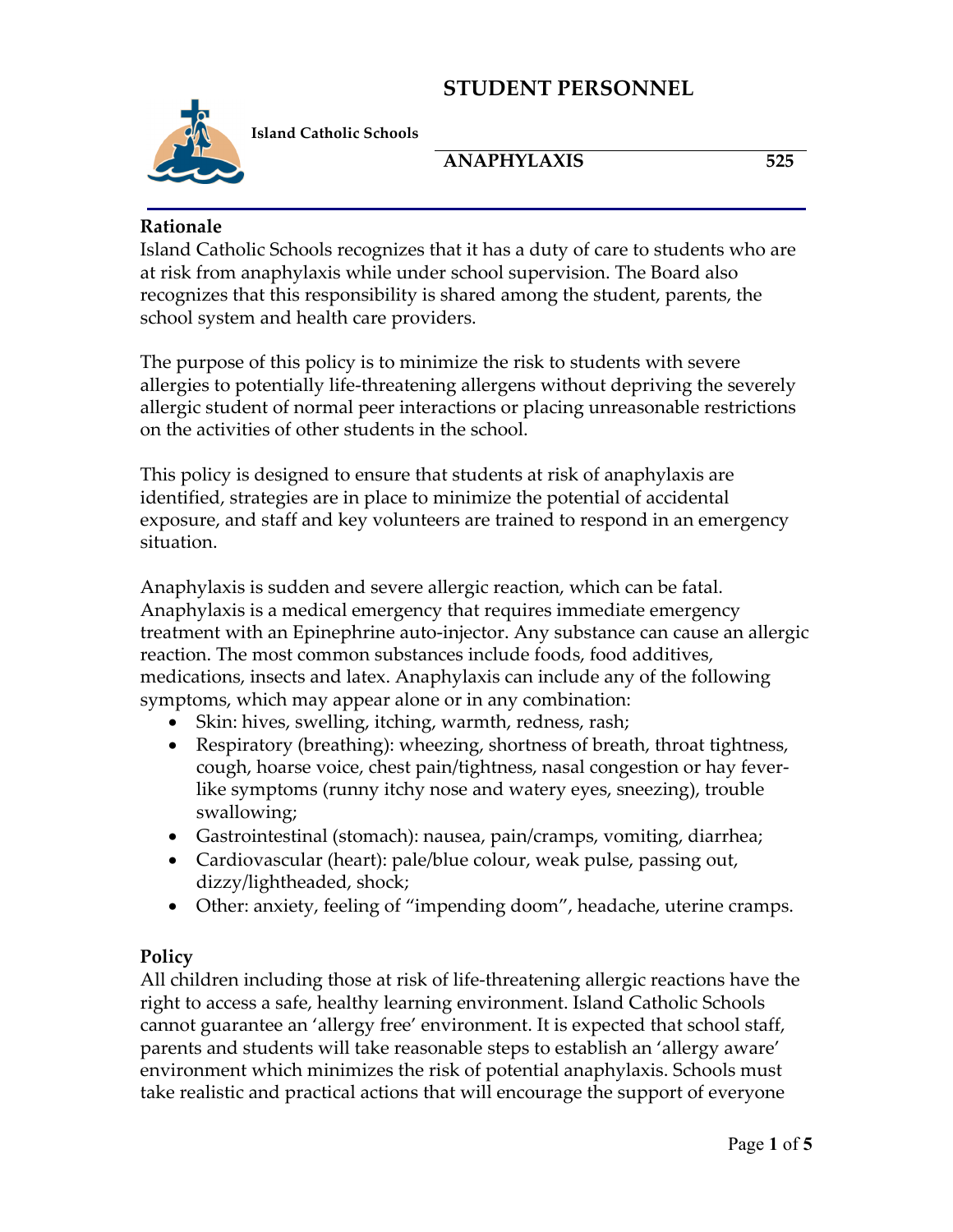

**Island Catholic Schools** 

**ANAPHYLAXIS 525**

involved.

The Board of Directors expects schools will develop an 'Anaphylaxis Action Plan' when a student(s) with an anaphylactic allergy is under their care. The Anaphylaxis Action Plan will include allergy awareness, and prevention and avoidance strategies. These plans will be considered in the context of the anaphylactic child's age and maturity. Children, as they mature, should take more personal responsibility for avoidance of their specific allergens.

## **Regulation**

The principal of the school is responsible for developing and maintaining a safe school environment for anaphylactic students with anaphylactic allergies. This includes ensuring parents, students, teachers, and other school staff are aware of and comply with school district policy.

In accordance with the British Columbia *Anaphylaxis Protection Order,* all schools in Island Catholic Schools must implement the steps outlined in the *British Columbia Anaphylactic and Child Safety Framework.*

# **Anaphylaxis Protection Order Requirements**

# **(a) Identifying Students with Anaphylaxis**

At the time of registration, using the school's registration form, parents/guardians are to report on their child's medical conditions including whether their child has a medical diagnosis of anaphylaxis. When a parent identifies their child has anaphylaxis (indicated as a life-threatening allergy), the school will contact the public health nurse to review the information.

Once the public health nurse confirms the diagnosis of anaphylaxis, the school will provide the parent with the Student Emergency Procedure Plan Form and the Medication Administration Form, and request the parent and physician complete and sign the forms and return these to the office prior to the start of the school year. Together these forms constitute the Student Level Emergency Plan as outlined in the *British Columbia Anaphylactic and Child Safety Framework.*

Schools will meet with the student (where age appropriate) and/or the students' parents to review the Student Emergency Procedure Plan.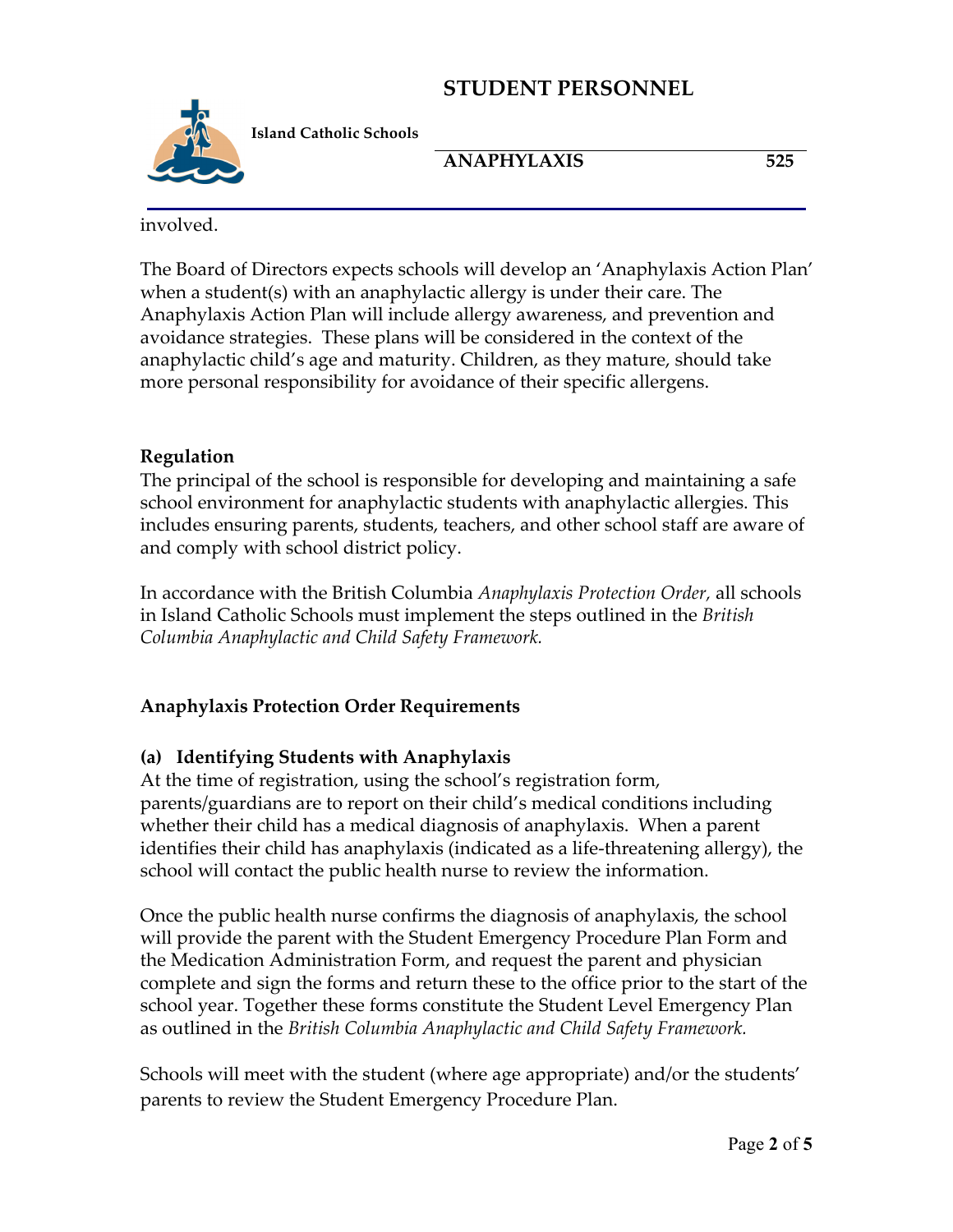

**Island Catholic Schools** 

## **ANAPHYLAXIS 525**

#### **(b) Record Keeping** - **Permanent Student Record**

Schools will keep a copy of the Student Emergency Procedure Plan in the Student's Permanent Record and update this annually. Information on the student's life threatening allergy is to recorded on both the student's electronic file, and the Medical Alert list.

The school will transfer the Student Emergency Procedure Plan with the student's Permanent Student Record when the student changes schools.

#### **(c) Emergency Procedure Plans**

Schools will maintain an accurate Student Emergency Procedure Plan for each student with anaphylaxis. The form must be signed by the student's parents, the student (where age appropriate) and the physician and must be kept on file at readily accessible locations.

The student emergency response plan shall include at minimum:

- the diagnosis;
- the current treatment regimen;
- who within the school community is to be informed about the plan e.g., teachers, volunteers, classmates; and
- current emergency contact information for the student's parents / guardian.

Those exposed to individual student emergency response plans have a duty to maintain the confidentiality of all student personal health information.

The student's emergency response plan shall also explicitly address:

- the parent's responsibility for advising the school about any changes in the student's condition; and
- the school's responsibility for updating records.

All schools must have an emergency protocol in place to ensure responders know what to do in an emergency. The emergency protocol includes:

- administer EpiPen or Allerject;
- call 911 and ask for an Advance Life Support Ambulance;
- call student's parents;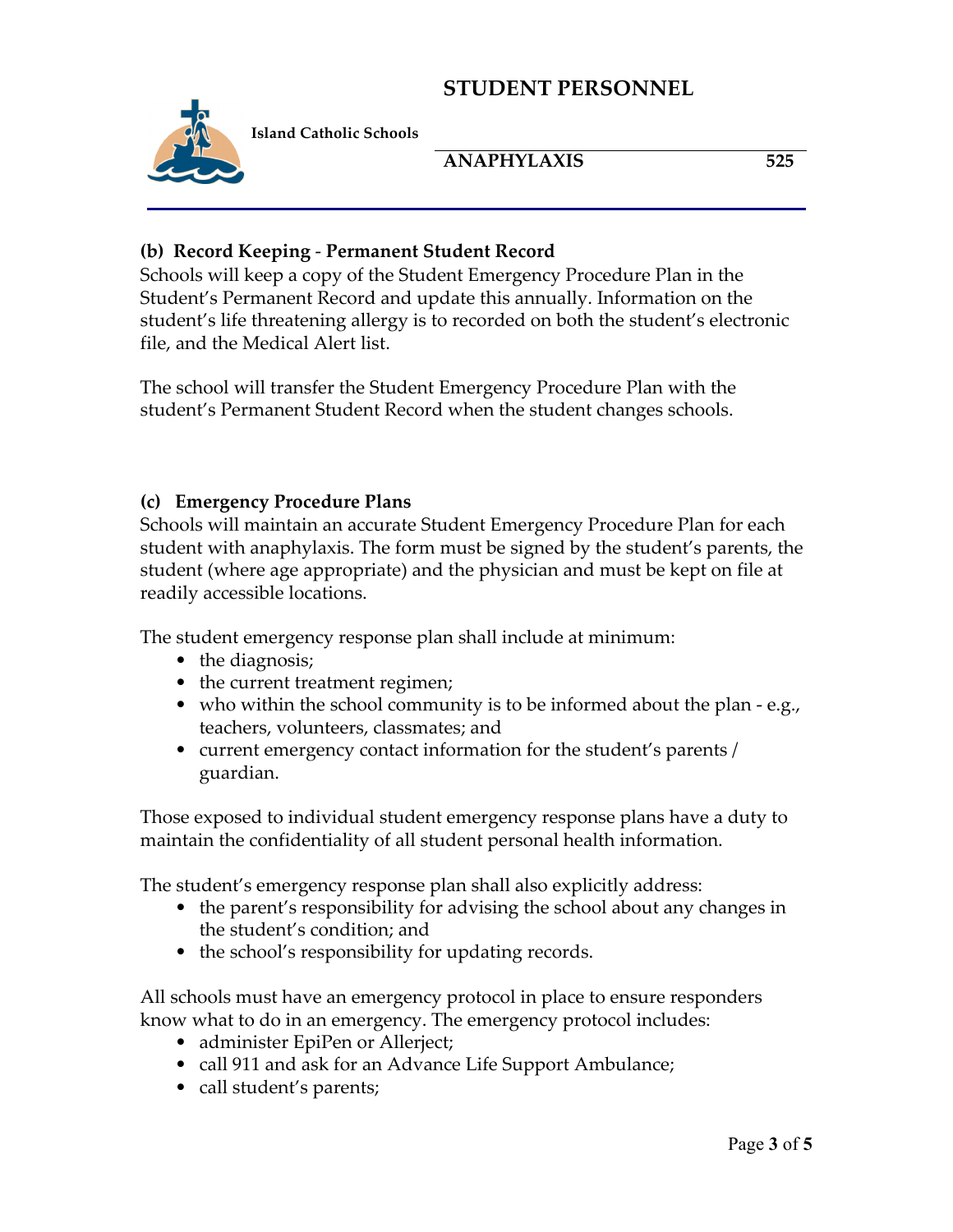

**Island Catholic Schools** 

# **ANAPHYLAXIS 525**

- administer a second EpiPen, or Allerject within 10 minutes if symptoms have not improved;
- have student transported to hospital by ambulance.

Schools will ensure a Student Emergency Procedure Plan is completed annually, prior to the start of school for every student with anaphylaxis. Schools will provide parents with the Medication Administration Card and request the student's physician complete the card which confirms the diagnosis of anaphylaxis and indicates emergency medication is required to treat anaphylaxis. The Medication Administration Card is valid indefinitely.

# **(d) Use of Medical Identification**

Schools will inform parents and staff of medical alert program and encourage students to use medic alert bracelet or necklet which indicates the student has anaphylaxis.

# **(e) Provision and Storage of Autoinjector**

Schools will inform parents and students that only single-use single-dose auto injectors (EpiPen or Allerject) will be administered in the event of anaphylaxis. Neither oral antihistamines nor double dose auto injectors (Twinject) will be provided.

Schools will request parents to provide two current EpiPens or Allerjects. One of which will be kept in a central location in the school office. The other EpiPen or Allerject is to be kept with the student if he/she is able to self-administer or in the school office if the student is not able to self-administer.

Schools will establish procedures for permitting school staff to administer an EpiPen to a student with a known diagnosis of anaphylaxis where there is no preauthorization from the parent to do so. Schools will purchase at least one EpiPen or Allerject annually for an emergency situation and follow emergency protocol in the event of an anaphylaxis.

Schools will not administer EpiPen or Allerject to a student with a suspected anaphylactic reaction where there is no confirmed diagnosis. Should this situation arise the emergency protocol is to call 911 and request a "Life Support Ambulance".